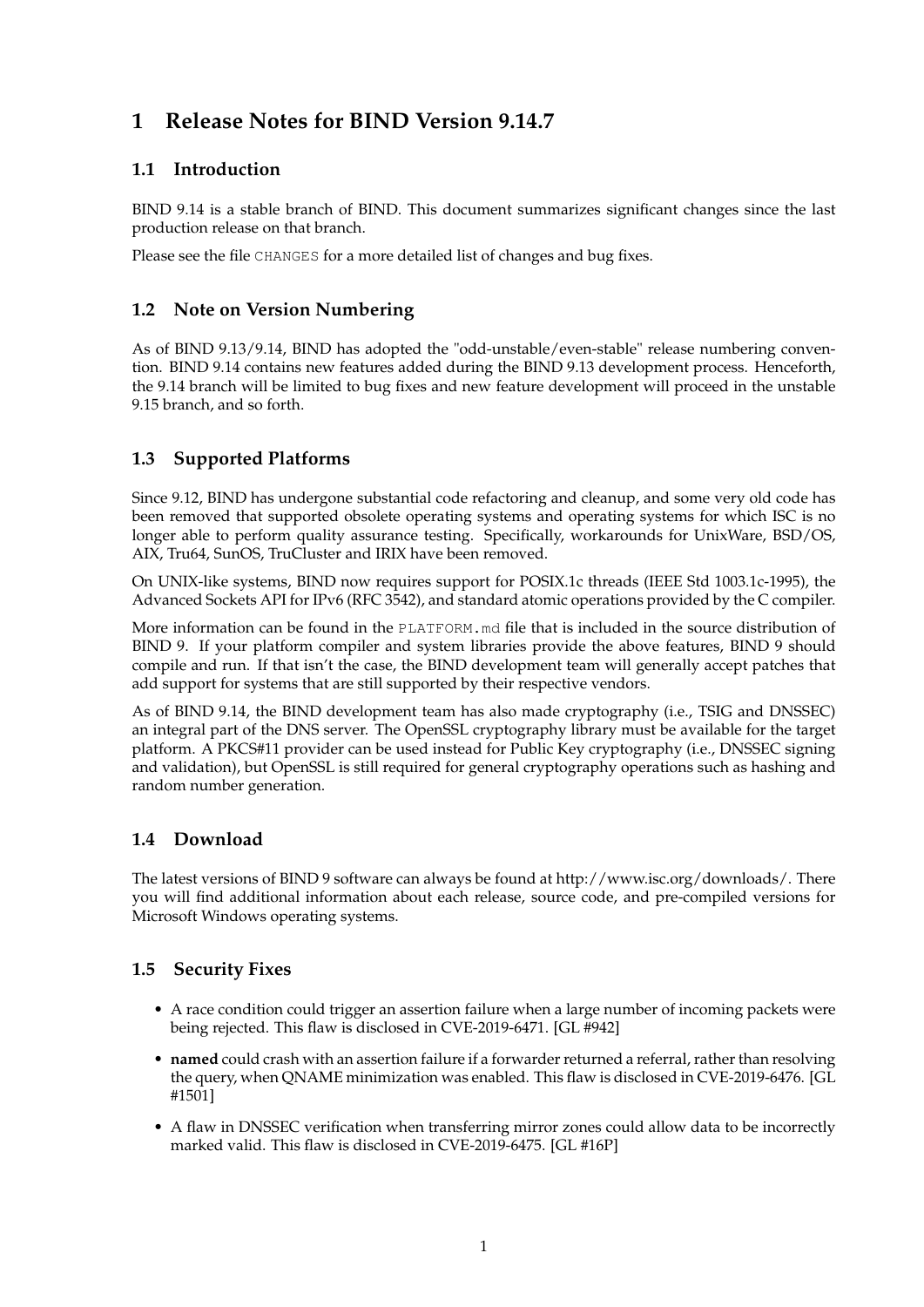#### **1.6 New Features**

• The new GeoIP2 API from MaxMind is now supported when BIND is compiled using **configure - with-geoip2**. The legacy GeoIP API can be used by compiling with **configure --with-geoip** instead. (Note that the databases for the legacy API are no longer maintained by MaxMind.)

The default path to the GeoIP2 databases will be set based on the location of the **libmaxminddb** library; for example, if it is in /usr/local/lib, then the default path will be /usr/local/ share/GeoIP. This value can be overridden in named.conf using the **geoip-directory** option.

Some **geoip** ACL settings that were available with legacy GeoIP, including searches for **netspeed**, **org**, and three-letter ISO country codes, will no longer work when using GeoIP2. Supported GeoIP2 database types are **country**, **city**, **domain**, **isp**, and **as**. All of the databases support both IPv4 and IPv6 lookups. [GL #182]

- Two new metrics have been added to the **statistics-channel** to report DNSSEC signing operations. For each key in each zone, the **dnssec-sign** counter indicates the total number of signatures **named** has generated using that key since server startup, and the **dnssec-refresh** counter indicates how many of those signatures were refreshed during zone maintenance, as opposed to having been generated as a result of a zone update. [GL #513]
- A SipHash 2-4 based DNS Cookie (RFC 7873) algorithm has been added. [GL #605]

If you are running multiple DNS Servers (different versions of BIND 9 or DNS server from multiple vendors) responding from the same IP address (anycast or load-balancing scenarios), you'll have to make sure that all the servers are configured with the same DNS Cookie algorithm and same Server Secret for the best performance.

• DS records included in DNS referral messages can now be validated and cached immediately, reducing the number of queries needed for a DNSSEC validation. [GL #964]

### **1.7 Bug Fixes**

- When **qname-minimization** was set to **relaxed**, some improperly configured domains would fail to resolve, but would have succeeded when minimization was disabled. **named** will now fall back to normal resolution in such cases, and also uses type A rather than NS for minimal queries in order to reduce the likelihood of encountering the problem. [GL #1055]
- Glue address records were not being returned in responses to root priming queries; this has been corrected. [GL #1092]
- Interaction between DNS64 and RPZ No Data rule (CNAME \*.) could cause unexpected results; this has been fixed. [GL #1106]
- **named-checkconf** now checks DNS64 prefixes to ensure bits 64-71 are zero. [GL #1159]
- **named-checkconf** could crash during configuration if configured to use "geoip continent" ACLs with legacy GeoIP. [GL #1163]
- **named-checkconf** now correctly reports a missing **dnstap-output** option when **dnstap** is set. [GL #1136]
- Handle ETIMEDOUT error on connect() with a non-blocking socket. [GL #1133]
- Cache database statistics counters could report invalid values when stale answers were enabled, because of a bug in counter maintenance when cache data becomes stale. The statistics counters have been corrected to report the number of RRsets for each RR type that are active, stale but still potentially served, or stale and marked for deletion. [GL #602]
- When a **response-policy** zone expires, ensure that its policies are removed from the RPZ summary database. [GL #1146]